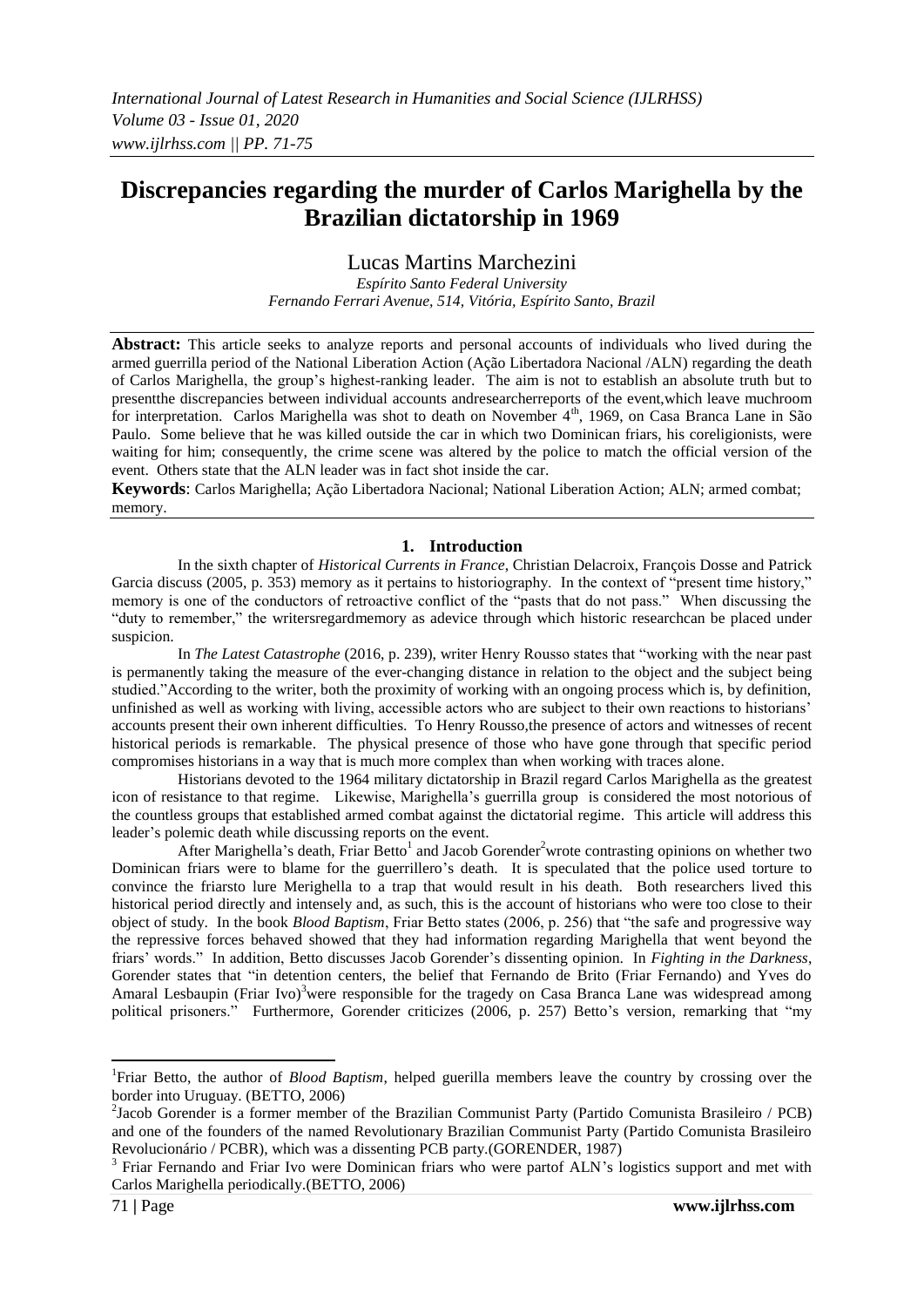#### *International Journal of Latest Research in Humanities and Social Science (IJLRHSS)*

## *Volume 03 - Issue 01, 2020*

### *www.ijlrhss.com || PP. 71-75*

historian's silence would imply complicity with Friar Betto's version, which is widespread in Brazil and around the world. This would be an inadmissible silence considering the historian's commitment to the truth."

After discussing Jacob Gorender's accusation, Friar Betto in turn criticizes (2006, p. 257) the former PCB member's position. To Betto, Gorender's error lies in exempting former guerrillero Paulo de Tarso Venceslau<sup>4</sup> from blame for giving away the Dominican friars. He states (2006, p. 257) that "a historian never ignores a living source, especially if both the source and the historian live in the same country." In spite of having interviewed Paulo de Tarso Venceslau, Jacob Gorender never interviewed Friar Ivo or Friar Fernando. In Betto's opinion, this is the product of an anticlericalism that compromised the objectivity of someone who intends to consider history scientifically.

As previously stated, the main goal of this article is not to support or discredit any specific view, especially as both researchers were alive during the military dictatorship regime. The objective is to use *Blood Baptism* and *Fighting in the Dark* to contrast opposing viewpoints, not favoring one or the other.

Yet another element to be considered can be found in historian Edson Teixeira da Silva Junior's Master thesis, which later became the book *Carlos,* Marighella's *hidden face*. At the end of the bookthere arefull interviews with Carlos Marighella's contemporaries. In the Edson's interview with Carlos Augusto Marighella (JUNIOR, 2009, p. 265), the guerillero's son talks about the family's position regarding the Dominican friars' culpability in Marighella's death. Carlos Augusto states that "the truth is that there are, and this is clear even among left-wing historians, two supposed versions." In one version, according to Jacob Gorender, there is the feeling that the friars collaborated and that they should be held accountable. Furthermore, the fact that they lured Marighella into the car is an act of spontaneous betrayal even though the friars were under custody at the time and it was either that or death.

The second theory, which is that the event was purely accidental, is corroborated by arguments that Carlos Marighella might have been ambushed anywhere else and he might have died outside the car. After stating both opposing views, Carlos Augusto Marighella says, "I can tell you what I think, what I know, and this is it: we don't have a definite version on this matter." Marighella's son also speaks for his family when he says that they do not hold Friar Ivo and Friar Fernando accountable in any way for the death.

> What we said, at one point, is that we had no way of determining specifically what happened, this is polemic, we maintain that the friars did not spontaneously collaborate with the police, the truth is that these friars saved many lives, they were very useful and did wonderful work, they were my father's friends without limitations. So it is not up to us, family members, to admonish them for not resisting such fierce and inhumane torture. (JUNIOR, 2009, p.264).

Emiliano Jose is yet another journalist who has written about this issue. In his *Marighella: the military dictatorship's number one enemy,*he explains contrasting views regarding the culpability in the accusations that led to Marighella's death. Jose interviews (1997) Alipio Freire, who is a former militant for the guerrilla group Ala Vermelha (Left Wing) and who shared a prison cell with Paulo de Tarso Venceslau, from ALN. Freire states that Venceslau left the cell daily for interrogation sessions and that one day, after being interrogated for a long time, his face was completely disfigured when he returned to their cell. That was when he confessed to Freire that he had told them about the Dominican friars' strategy, which was that the friars would wait for Marighella inside a car in a planned location and they would then drive to the ALN meeting site. In spite of having confessed, Freire states that Venceslau always avoided this topic and never clearly explained what happened, in addition to blaming other militants for the fact that the repression forcesreached Marighella. Among these accusations to other militants, the most serious one waswhen Venceslau talked about Manoel Cyrillo<sup>5</sup>, who was also an ALN militant and who took part in the kidnapping of American ambassador Charles Elbrick. Cyrillo eventually admitted that he told the police about Venceslau's codename. According to Emiliano Jose, Freire's account sheds some light on the facts, though they remain uncertain.

> It is clear that the explanation for Marighella's death cannot be reduced to these actors. There is a conjectural framework to be considered, which entails both the dictatorial regime at that point in time and the left-wing crisis; not taking these

**.** 

<sup>&</sup>lt;sup>4</sup> Paulo de Tarso Venceslau, who is currently an Economist, was an ALN guerillero and took part in several armed actions with the group, including the kidnapping of North American ambassador Charles Burke Elbrick. (MAGALHAES, 2012)

<sup>&</sup>lt;sup>5</sup>ManoelCyrillo, advertiser and former ALN guerrillero, hit Elbrick's head with the butt of his weapon when Elbrick tried to resist his kidnappers. During the kidnapping, Elbrick tried to fight back against Virgilio Gomes da Silva inside the vehicle. Virgilio Gomes was the guerrilla member responsible for leading armed combat.(MAGALHAES, 2012)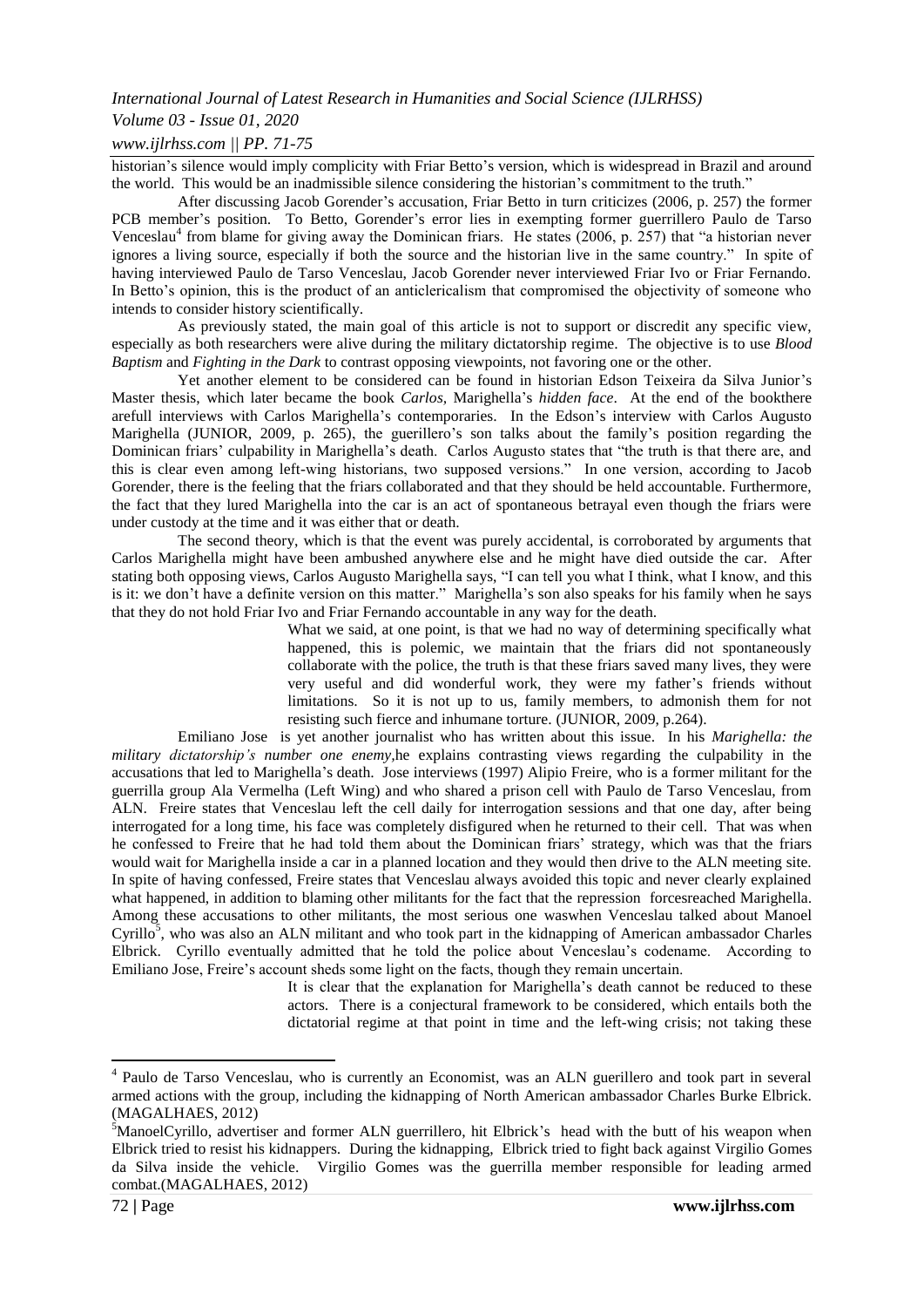factors into consideration would make the account overly simplistic and too personalized.(JOSE, 1997, p. 43)

## **2. Marghella's death, an unfinished truth**

On November 4th, 1969, a group of policemen known as the Death Squad, led by Sergio Paranhos Fleury<sup>6</sup>, brutally shot Carlos Marighella to death. The guerrilla leader was executed on Casa Branca Lane, which was a common meeting place between himself and other ALN members. There are conflicting accounts regarding the events that surround Mariguella's death; the only thing we know for certain is that he died as a result of multiple gunshots at the hands of the police.

According to Mario Magalhaes's (2012, p. 552) book, *Marighella: The guerillero who set the world on fire<sup>7</sup>* , Marighella was shot to death inside the Volkswagen Beetle that Friar Ivo and Friar Fernando were in. Magalhaes, who is a journalist, describes the policemen's weapons, where the body was, the caliber of the projectiles that hit Carlos Marighella, the other victims who were accidentally injured and even the name of the police dog who bit Friar Ivo. There is an especially interesting excerpt in which Magalhaes states that "the guerilla leader pulls the door on the passenger's side, pushes Friar Fernando's seat forwards and seats himself in the back." After that, according to Magalhaes, the policemen pulled Friar Ivo out of the left door and Friar Fernando out of the right door.

They surrounded Marighellasuffocatingly and then Fleury approached, limping, and ordered his arrest while wielding a .45 caliber gun. After a few silent seconds, some law enforcement agents placed their weapons into the Beetle's windows while others surrounded the front part of the vehicle. Before Marighella had the chance to react, they fired at point-blank range and a round of countless shots was heard on Casa Branca Lane. A second set of shots was heard when a carbroke through the DOPS<sup>8</sup>barrier and new victims shed their blood in this historic scene.

> When faced with a DOPS barrier, German prosthetist Friedrich Adolf Rohmann decided to break through it; he crossed Lorena Lane with his black Buick and drove toward Casa Branca Lane, which had been closed off. Rohmann had been a former nazi division soldier during World War II and had moved to Brazil for rest and relaxation. The police believed he was a late member of a nonexistent security detail for Marighella and his vehicle became a moving target. The police officers used machine guns as well. Rohmann was killed and his car stopped. There were other injuries during the second round of shots. Tucunduva<sup>9</sup> was shot in the left leg on the street and Estela Morato $10$  was shot in the head inside a Chevrolet; both were shot by fellow law enforcement agents. Tucunduva lost a lot of blood but he survived; Morato passed away three days later. (MAGALHAES, 2012, p.553).

Furthermore, Magalhaes remarks that "in the prologue of the historic farce, the deputy describes a careless militant who inspected Casa Branca Lane before Marighella. Also, a fierce ALN squad engaged law enforcement agents in armed combat, shooting Rohmann as well as the police officers." According to Magalhaes, Fleury also planted the news that Marighella tried to draw a Luger 9 millimeter pistol, which was widely circulated in the media.

In *Blood Baptism*, Friar Betto reports a completely different version of the murder. Betto remarks on flaws in lawyer Dr. Mario de Passos Simas's<sup>11</sup>official version, stating that "there are two contracting versions in the newspapers from the first week of November, 1969." In the first version Marighella was executed on the street while in the second versionhe was killed inside the Beetle.

**EXECUTE:**<br>
<sup>6</sup> Sergio Paranhos Fleury was the DOPS deputy and leader of the Death Squad. He was responsible for countless incarcerations, torture sessions and disappearances during the military regime. Marighella's polemic execution was also coordinated by Fleury.(MAGALHAES, 2012)

<sup>7</sup>Mario Magalhaes's book was also the inspiration for the movie *Marighella*, directed by Wagner Moura,which will soon be released in Brazil.

<sup>&</sup>lt;sup>8</sup>The Department of Political and Social Order(Departamento de Ordem Política e Social /DOPS) aimed to repress social movements. It was also a torture center for political activists and oppositionists during the New State dictatorship; this practice was once again taken up when the military regime was established in 1964. 9 Rubes Tucunduva was a DOPS deputy..

<sup>10</sup> Estela Borges Morato was a police detective.

<sup>&</sup>lt;sup>11</sup> Mario de PassosSimas, who was a lawyer, frequently defended political prisoners during the military dictatorship regime in 1964. Simas was also a founding member for the São Paulo Archdiocese Commission for Justice and Peace in 1972. (BETTO, 2006)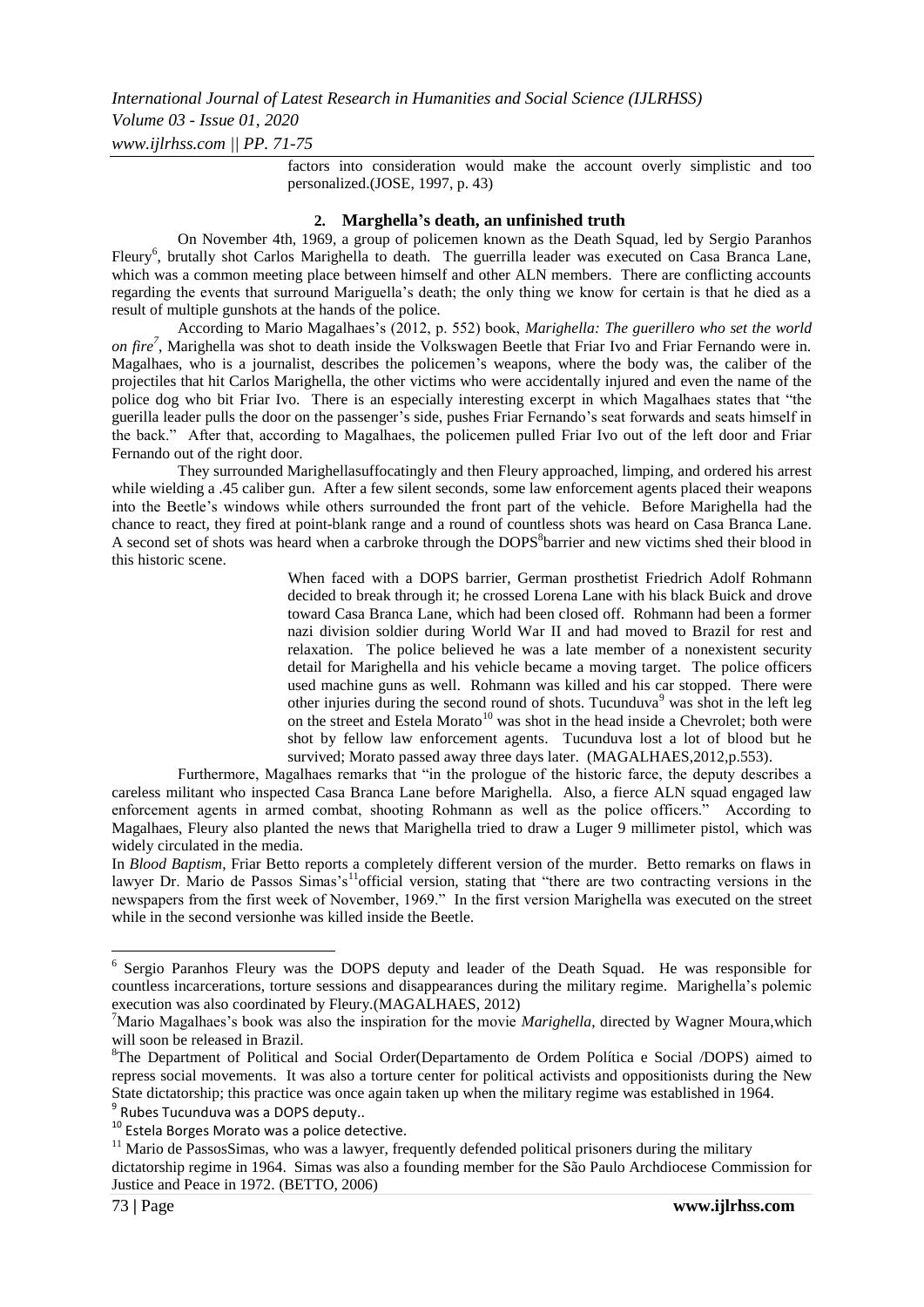# *International Journal of Latest Research in Humanities and Social Science (IJLRHSS)*

# *Volume 03 - Issue 01, 2020*

# *www.ijlrhss.com || PP. 71-75*

The first contradiction is the presence of a guerillero Edmur Pericles de Camargo<sup>12</sup>, known as Gaucho, in the car in which Marighella arrived. In a court deposition, Gaucho stated he had broken ties with Marighella in the beginning of 1969. The second contradiction pertains to the car in which Marighella arrived at Casa Branca Lane. Mario Simas questions the fact that this car simply disappeared and the controversy regarding pictures that were taken of this car and the driver's disappearance. The third issue, which is the topic of this paper, is whether or not Marighella went into the car where Friar Fernando and Friar Ivo were waiting. Regarding this issue, Simas says that neither Deputy Tucunduva, who led this operation, nor Detective Rubens Pacheco, who was in charge of security and whose main responsibility was to keep track of Marighella at all times, were able to explain how Mariguella got into the Beetle. The fourth issue pertains to the origin of the Beetle in which Fernando and Ivo were waiting for the victim; the police reported that the friars went to Casa Branca Lane in the same car they typically used to meet with Marighella, and that this car belonged to the Dominican convent. However, The Dominican Order reported that none of its vehicles were removed from the convent by the two friars or even by the police in the first week of November, 1969. The fifth inconsistency in the police report, as pointed out by Simas, was that the official stated that all the bullets went through Marighella's body; yet, Friar Fernando, whowas in the backseat of the Beetle, was unharmed. Sixth, Simas points out that there was a body bag in the picture of the inside of the car; body bags are used exclusively by the police or the coroner's office to pack up bodies. Simas assumes that the body bag might have been used to move the guerillero's body from the place where he fell dead to the inside of the vehicle. The seventh contradiction is that Marighella's trousers were unbuttoned in the picture inside the Beetle. Regarding this point, Simas argues that it is impossible for someone who was ordered to be arrested and immediately after shot to have the time and motive to unbutton his trousers. The eighth argument against the police report is that Mario Simas points out a leaf that was stuck to Marighella's shoes. He does not understand how the leaf could have gotten stuck to his shoe and added that there was similar foliage in the garden of a nearby house. The ninth piece of evidence, noticed in one of the pictures of Marighella's body, is that he is missing a phalanx on his left index finger. In this case, Simas argues that the phalanx should have been found inside the car. However, the following day, a finger was found ten meters from where the body was in the picture and it was established it was Marighella's. The tenth and last piece of information is the position of the body of the victim. Simas describes the picture in which Marighella's head and shoulders are on the backseat, on the right side, and his legs are coming out of the door on the driver's side. It would have been impossible for Marighella to stick his legs out of the door having first pushed both seats forward to lie still with a leaf stuck to his shoes. In addition, Simas argues that the body of a dead man would not be able to stay in that position in the backseat.

Friar Betto defends the hypothesis that Carlos Marighella was shot outside the Volkswagen Beetle in which the picture of his body was taken. He remarks that "the number of wounds and injuries corroborates the hypothesis that he was a moving target. Marighella was moving while he was shot, which contradicts the official police report that he was already inside the car when he was shot." In addition, Betto states that "curiously, you cannot see any bullet holes or any type of damage to the backseat in which he was shot."

Emiliano Jose's book begins with a description of the guerrilla leader's execution. According to Emiliano Jose, on November 4<sup>th</sup>, 1969, Luis Jose da Cunha, a former leader of the National Liberation Action, walked through Casa Branca Lane around 8:00 in the evening. He inspected the street around house number 806, which is where the blue Beetle with the two Dominican friars was parked. This information was reported to Genesio Homem de Oliveira, another ALN militant, by Luis Jose da Cunha. According to the report, shortly after 8:00 PM, Luis Jose da Cunha walked by Marighella and made a positive hand gesture, which meant he had been able to go to the meeting place and spot the Dominican friars. According to Emiliano Jose, as Carlos Marighella crossed the street he was shot multiple times from every direction. The researcher states that "the first shot perforated his buttocks from right to left. The second hit him in the pelvic region and the bullet became lodged in the pubic arch. The third shot scraped his chin." According to the coroner's report, signed by forensic doctors Harry Shibata<sup>13</sup> and Abeylard de Queiroz Orsini on November 11<sup>th</sup>,1969, Marighella was still conscious when he was shot for the fourth time at point-blank range and lost one of his fingers when he tried to protect himself by raising his hand. The fourth shot fractured one of his ribs, perforating his aorta and lung and killing him instantly. According to Emiliano Jose, no one knows for sure who fired the fourth shot.

 $\overline{a}$ 

<sup>&</sup>lt;sup>12</sup>Edmur Pericles Camargo joinedthe ALN with Marighella after breaking away from PCB. However, as stated by Simas, the guerrillero broke off ties with the group in the beginning of 1969, which discredits the report that he was seen with Merighella on the day of his execution.(BETTO, 2006)

<sup>&</sup>lt;sup>13</sup>Both Dr. Harry Shibata andDr. Abeylard Orsini were forensic doctors at the São Paulo Coroner's Office during the miliary regime. (JOSE, 1997)